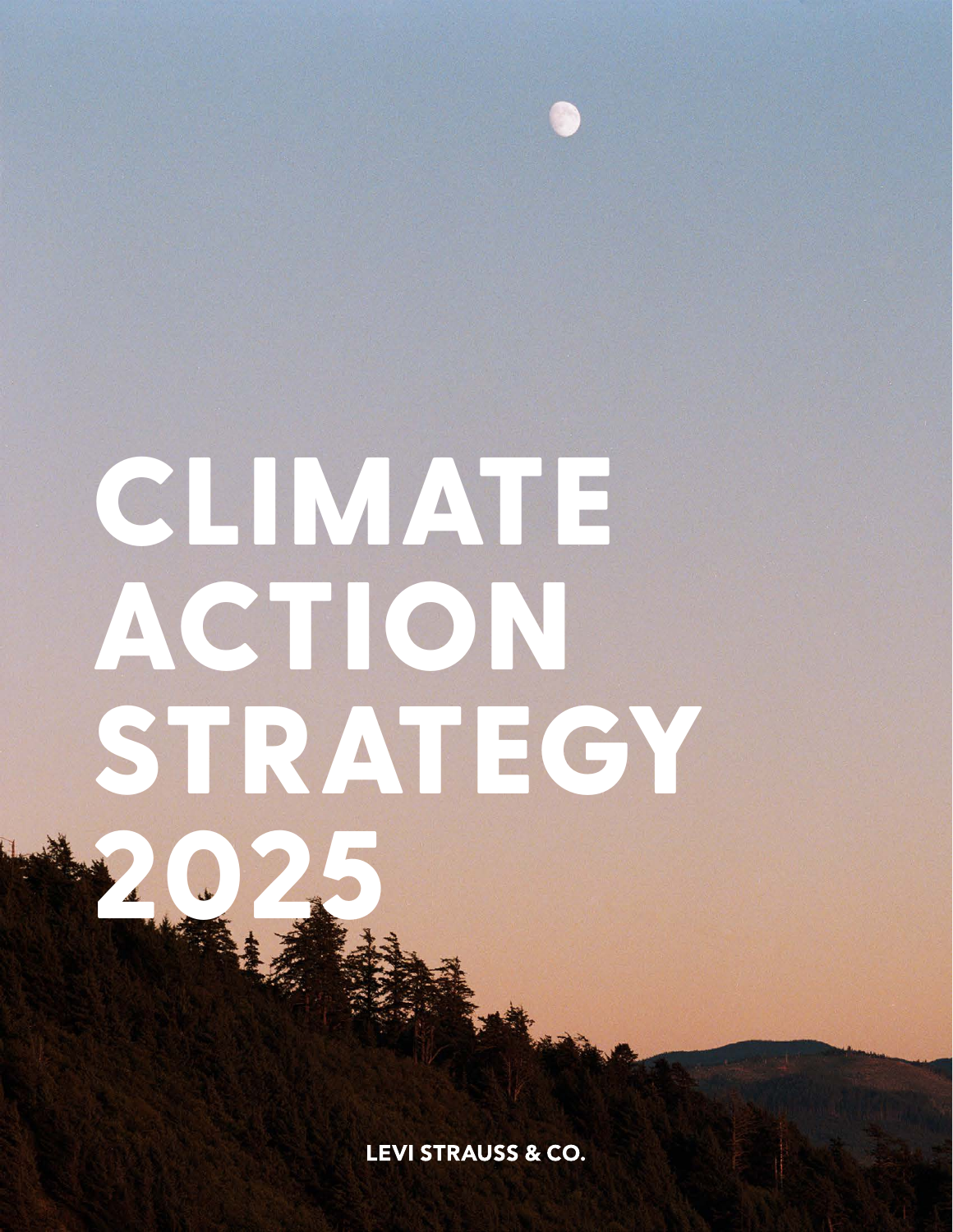## A MESSAGE FROM THE CEO



At Levi Strauss & Co., we have long recognized our responsibility as an industry leader to push for more sustainable ways of making our clothes. In fact, we believe that it's time for businesses to start

playing a larger role in fighting the world's most pressing problems, like climate change.

Scientific consensus is clear: Global climate change is a serious threat that requires urgent action. For our industry and our planet to survive and thrive into the future, business as usual is no longer an option. It is imperative that we all do our part to mitigate the impacts that our business has on the environment and protect the raw materials that go into making our products.

Nothing less than the health and well-being of the communities where we live and work are at stake. That's why I am proud to share with you our **2025 Climate Action Strategy,** which sets concrete and achievable science-based targets for making significant reductions in carbon emissions – a major contributor to climate change – across our entire global supply chain.

This is a roadmap for what we plan to do and how we plan to do it – and we hope it will inspire others across our industry to join us. These ambitious targets are approved by the Science Based Targets Initiative and aligned with the goals of the Paris Agreement, which continues to have our unwavering support.

As a company, we are committed to advocating for strong climate policies and taking significant action to reduce our climate impact. We believe it is our responsibility, both as a corporate citizen and a sustainability leader, to continue setting an example for the future of responsible business.

Chip Bergh, President & CEO Levi Strauss & Co.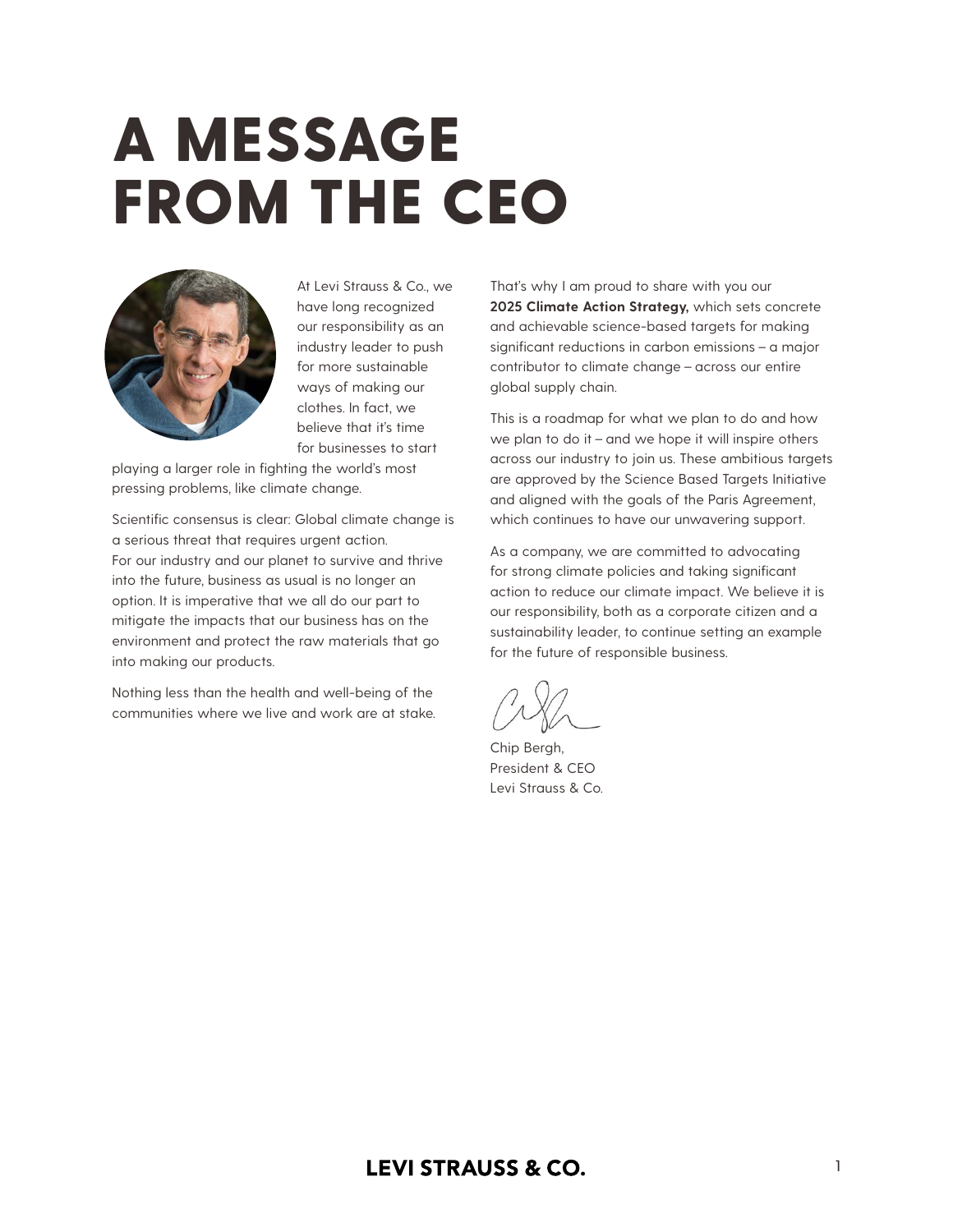### **OUR APPROACH**

Levi Strauss & Co. (LS&Co.) has focused on tracking and reducing GHG emissions to lessen our climate change impact and provide momentum in driving global climate action. In 2012, we set our 2020 climate targets for our owned-and-operated facilities, which included:

- 25 percent reduction in GHG emissions (offices, retail and distribution)
- 5 percent annual reduction in GHG emissions per product shipped from our owned-and-operated manufacturing facilities
- 20 percent of energy purchases from renewable sources for all our owned-and-operated facilities

**We are on track to exceed our climate targets in our owned-and-operated facilities.** In 2017, we achieved a 25 percent reduction in emissions from our 2012 base year, exceeding our target ahead of schedule, and used 20 percent renewable energy. We achieved this accelerated carbon impact reduction despite retail store growth in the U.S. by investing in LED lighting at retail as well as in our distribution centers and manufacturing facilities. We prioritized energy efficiency, conducting a number of audits and achieving [LEED Platinum certification](http://levistrauss.com/unzipped-blog/2016/01/12/our-lsco-distribution-center-goes-leed-platinum/) at one of our distribution centers.

While we have demonstrated leadership through our efforts in our own operations, we are acutely aware that the apparel industry's most significant climate impact is in the global supply chain. Over the last several years, we have piloted innovative programs aimed at reducing our environmental impact in the supply chain. We are encouraged by the results and have begun to scale those programs.

In September 2017, we [committed to setting science](http://levistrauss.com/unzipped-blog/2017/09/18/levi-strauss-co-commits-key-climate-targets/)[based targets](http://levistrauss.com/unzipped-blog/2017/09/18/levi-strauss-co-commits-key-climate-targets/) as part of our actions to address climate change. Science tells us that to avoid the worst consequences of climate change, we must limit the increase in global average temperature to well below 2°C compared to pre-industrial levels, a threshold outlined in the international Paris Agreement. To stay beneath this threshold, scientists estimate that no more than 1 trillion metric tonnes of carbon dioxide can be added to the atmosphere. A corporation's

carbon reduction targets are considered sciencebased if they are in line withreducing the level of carbon required to keep global temperatures below that threshold.



DRIVING AMBITIOUS CORPORATE CLIMATE ACTION

LS&Co. worked with [Science Based Targets Initiative](https://sciencebasedtargets.org/)  (SBTi) to review and approve our methodology and targets, validating them as science-based. The SBTi is a collaboration between CDP (formerly the Carbon Disclosure Project), World Resources Institute (WRI), World Wide Fund for Nature (WWF), and United Nations Global Compact (UNGC).

**As part of our new Climate Action Strategy, we have set the following SBTi-approved GHG emissions reduction targets, which cover not only owned-and-operated facilities, but also our global supply chain. Specifically, LS&Co. intends to achieve the following by 2025 (from a 2016 base year):** 

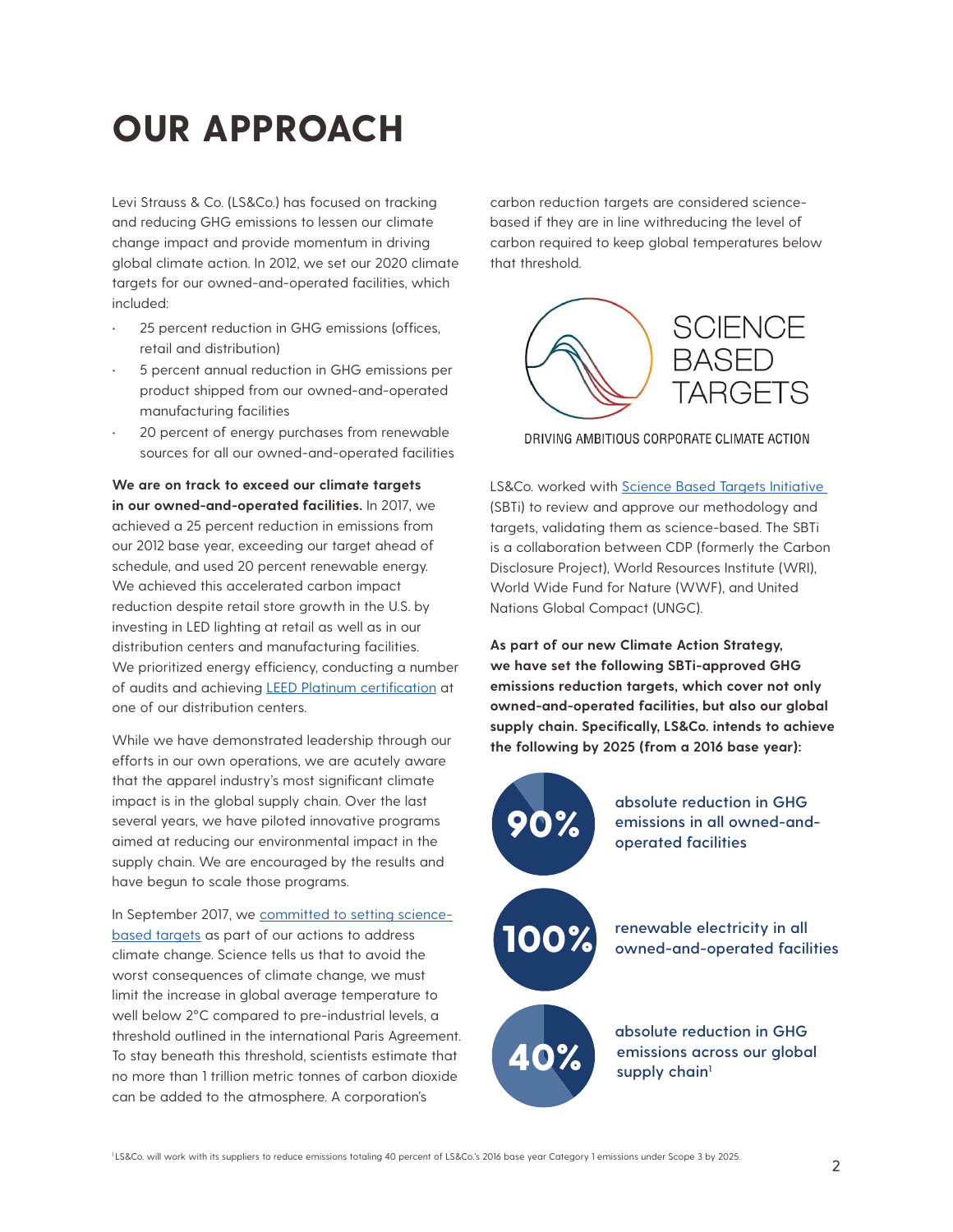### OUR CARBON FOOTPRINT

LS&Co. determined our carbon footprint by calculating our GHG emissions across all phases of our value chain, starting with cotton cultivation and fabric production through consumer use and disposal, also known as cradle-to-grave. We use the Greenhouse Gas (GHG) Protocol to calculate and report our emissions in each source category, with the best available data. The GHG Protocol Corporate Standard classifies a company's GHG emissions into three 'scopes': Scope 1 emissions are direct emissions from owned or controlled sources. Scope 2 emissions are indirect emissions from the generation of purchased energy. Scope 3 emissions are all indirect emissions that occur in the value chain of the company, including both upstream (supply chain) and downstream (consumer use) emissions.

LS&Co.'s GHG emissions in 2016 across our entire value chain were estimated at 5.24 million metric tonnes of carbon dioxide equivalent (mtCO2e). This is approximately equivalent to the annual emissions of 1.1 million cars.2 Figure 1 shows a breakdown of our global carbon footprint by phase in the value chain.

The vast majority of LS&Co.'s GHG emissions occur outside our owned-and-operated facilities, which comprise just 1 percent of our total value chain emissions: 63 percent of emissions occur in the supply chain and 36 percent of emissions occur in the consumer use and disposal phases. In other words, most of the emissions in our value chain occur outside LS&Co.'s direct influence.



#### LEVI STRAUSS & CO. FULL VALUE CHAIN GHG EMISSIONS **Measured in million metric tonnes carbon dioxide equivalent (mtCO2 e)**

**Figure 1: Levi Strauss & Co.'s estimated GHG emissions from the full value chain in 2016, by source category**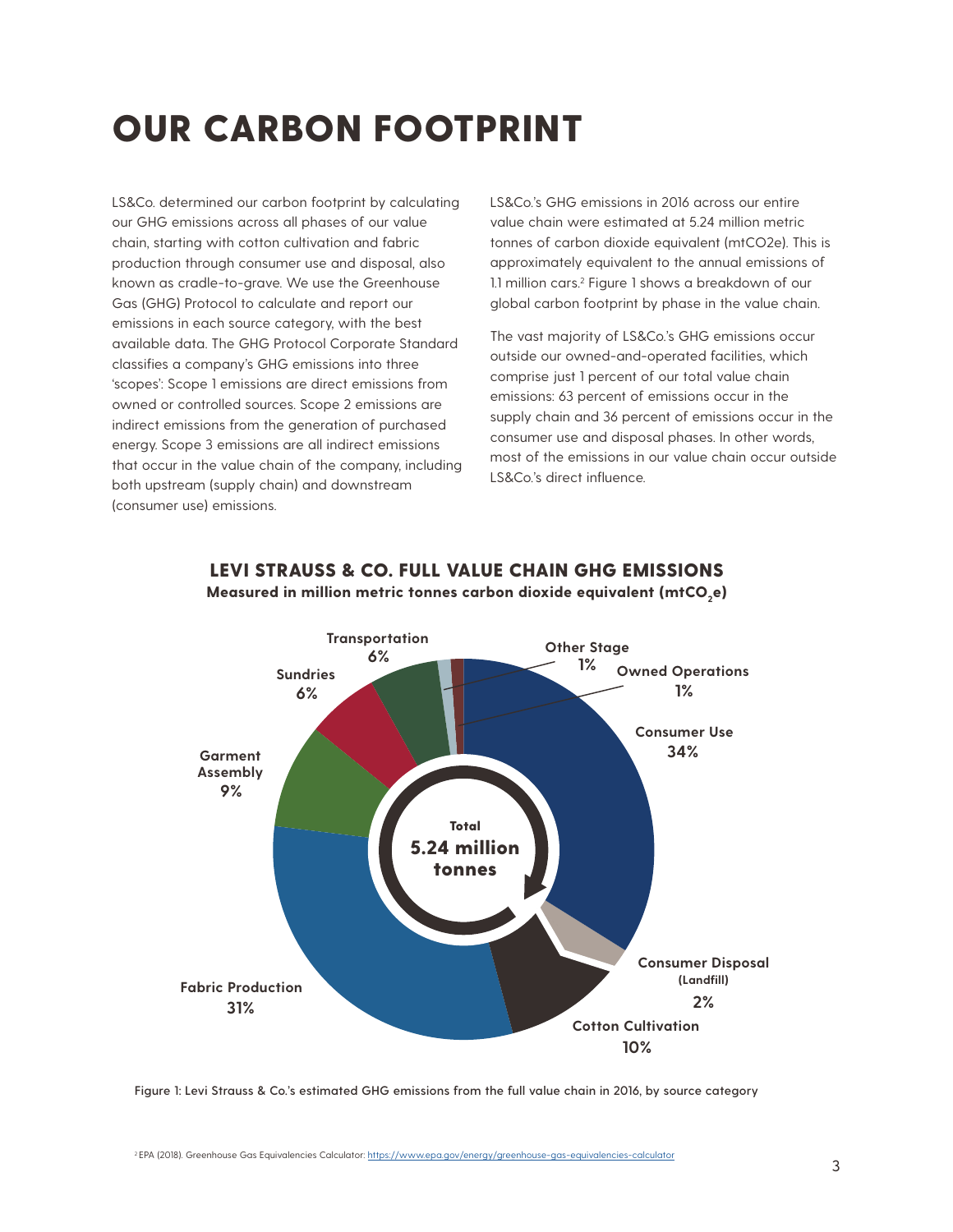#### **Owned-and-Operated**

The 1 percent of our emissions driven by our ownedand-operated facilities is also known as Scope 1 and 2 emissions. Scope 1 includes direct emissions, which are generated from the on-site combustion of fuels at LS&Co. facilities (boilers, furnaces, heaters, etc.). Scope 2 includes indirect emissions generated from the purchase of electricity, steam, heating, or cooling. In other words, Scope 1 includes energy we burn and Scope 2 includes energy we buy.

#### **Supply Chain**

The majority of emissions, however, are in our global supply chain. Cotton cultivation represents 10 percent of our total value chain emissions. Fabric production (the stage of the value chain where cotton is spun into thread, weaved at a mill into fabric, and dyed) represents the most significant source of emissions at 31 percent. Garment assembly (also known as

cut-and-sew and/or finishing) represents 9 percent of emissions. Sundries, representing 6 percent of emissions, include the manufacturing of items such as buttons, zippers, rivets, snaps, and stitching.

#### **Consumer Use and Disposal**

The consumer use and disposal phases include the emissions from a consumer washing, drying, and disposing of their garment. Although consumer use impacts are difficult to track and measure—and therefore excluded from our science-based targets consistent with sector guidance from the SBTi—LS&Co. recognizes that the consumer use phase is important for us to address. We intend to maintain our current commitment to creating consumer awareness to drive impact reduction through our Care Tag for Our Planet initiative, which places a permanent care label on LS&Co. garments that reads "Wash less, wash cold, line dry, donate or recycle."



**Figure 2: LS&Co.'s Care Tag for Our Planet, a permanent care label included on LS&Co. garments**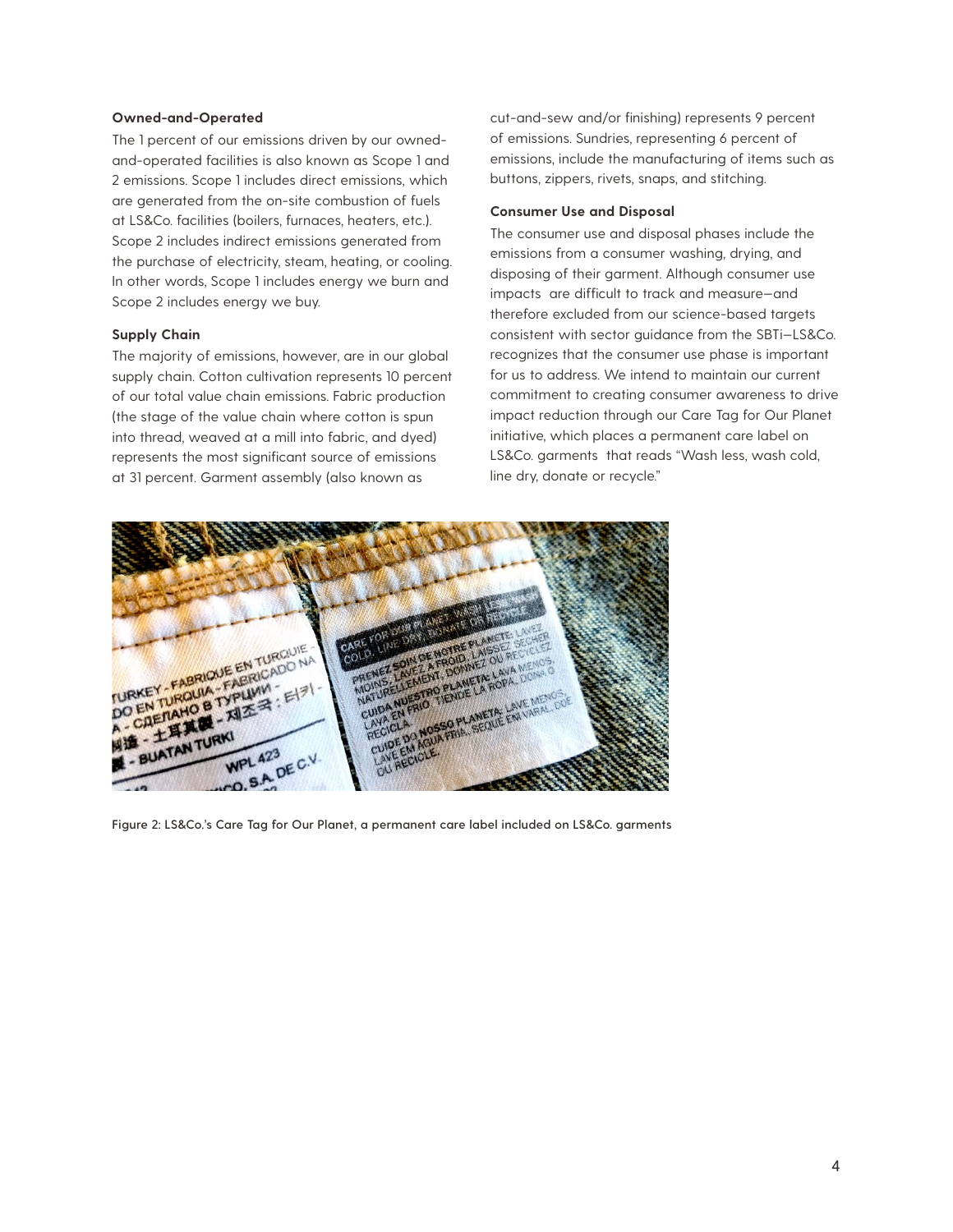### OUR AMBITION

LS&Co. has committed to reducing absolute Scope 1 and Scope 2 GHG emissions by 90 percent by 2025 from a 2016 base year. We will also reduce absolute emissions equal to 40 percent of Scope 3 emissions from purchased goods and services. By setting absolute reduction targets, we are decoupling our business growth from carbon emissions.

LS&Co. has developed ambitious, science-based GHG reduction targets, which ensure that we are doing our part to keep global average temperatures to below 2°C compared to pre-industrial levels, as outlined in the Paris Agreement.



#### PATHWAY TO ACHIEVE LEVI STRAUSS & CO.'S GREENHOUSE GAS (GHG) EMISSION REDUCTION TARGETS

**Figure 4: Illustrative pathway to reach Levi Strauss & Co.'s 2025 science-based targets**

<sup>3</sup> Consumer use impacts are also known as Category 11 emissions under Scope 3. 4 Care label is included on all products directly sourced by LS&Co, or direct-contract manufactured,

this excludes some products including those produced by licensees, as well as footwear and accessories.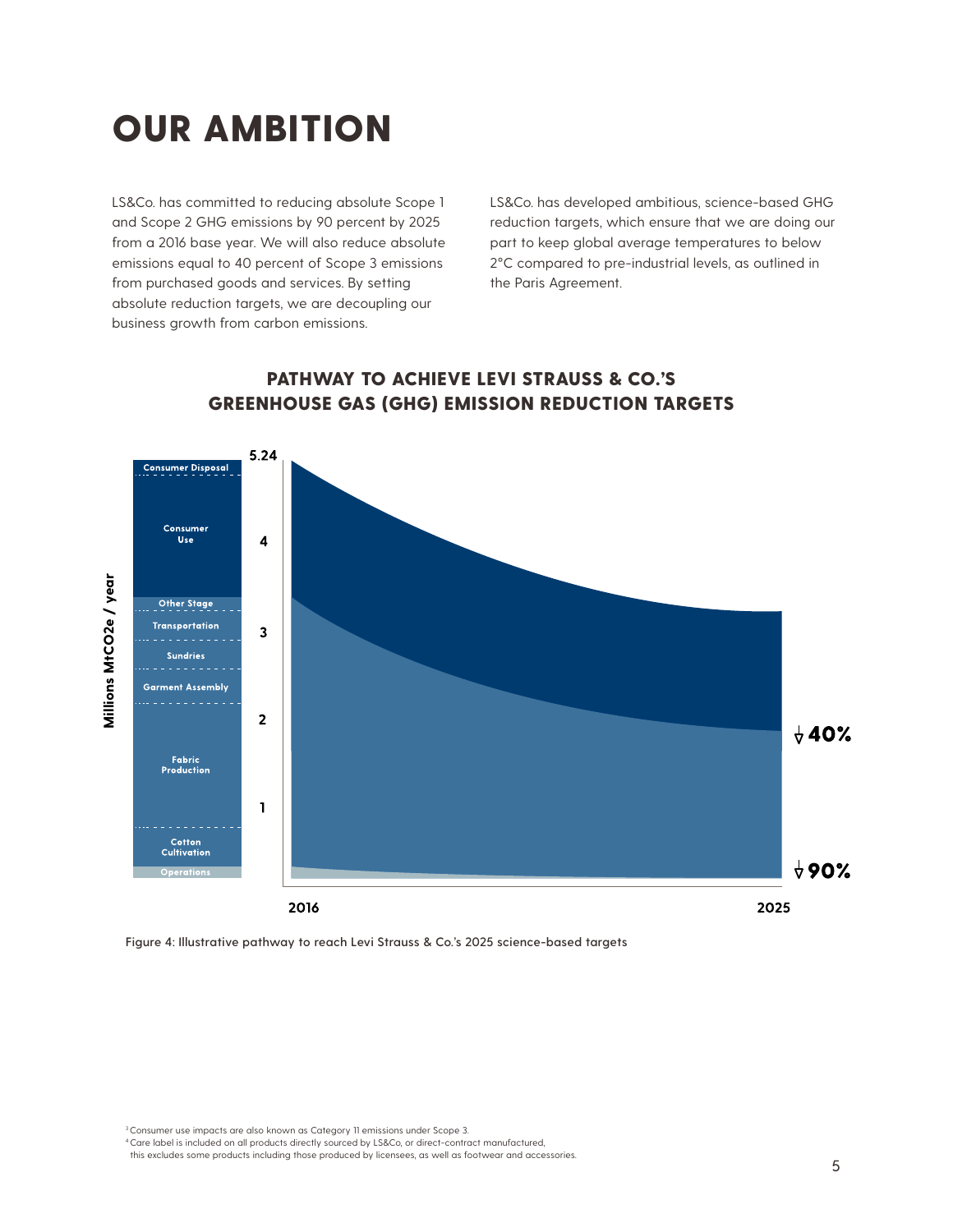### OWNED-AND-OPERATED

LS&Co.'s owned-and-operated facilities include offices, retail stores, distribution centers, and two manufacturing plants. Emissions from our owned-and-operated activities generally fall into the Scope 1 and 2 emissions categories. Collectively, these emissions make up only about 1 percent of our carbon footprint. Nonetheless, we have direct control over these emissions and can therefore make meaningful change quickly.

#### **Achieving our Owned-and-Operated Targets**

The distribution centers that we operate comprise the largest portion of our Scope 1 and 2 emissions. We have focused heavily on energy efficiency and reduction efforts at these facilities and will continue to do so. For example, in 2016, LS&Co.'s [Sky Harbor](http://levistrauss.com/unzipped-blog/2016/01/12/our-lsco-distribution-center-goes-leed-platinum/)  [distribution center in Henderson, Nevada](http://levistrauss.com/unzipped-blog/2016/01/12/our-lsco-distribution-center-goes-leed-platinum/) received the Leadership in Energy and Environmental Design (LEED) Platinum rating – the highest level of sustainable building certification.

It is the largest retrofitted warehouse in the world to earn Platinum status. We are proud of this accomplishment as fewer than 7 percent of the nearly 70,000 commercial LEED buildings achieve this certification globally.

We will continue to make energy efficiency upgrades as a way to reach our 90 percent emissions reduction target and shrink our energy footprint. We will also invest in onsite renewable energy to further drive reductions and purchase renewable energy credits, ultimately sourcing 100 percent renewable electricity by 2025.

As illustrated in Figure 5, electricity makes up the bulk (74 percent) of energy use at our owned-andoperated facilities and will be supplanted entirely by renewable energy by 2025. Twenty-two percent of our energy use is from natural gas, for which we plan to purchase bio gas credits.



#### LEVI STRAUSS & CO. PERCENTAGE BREAKDOWN OF OWNED-AND-OPERATED ENERGY SOURCE BY MWH, 2016

**Figure 5: Levi Strauss & Co.'s 2016 energy source across all owned-and-operated (includes leased) facilities, by percentage**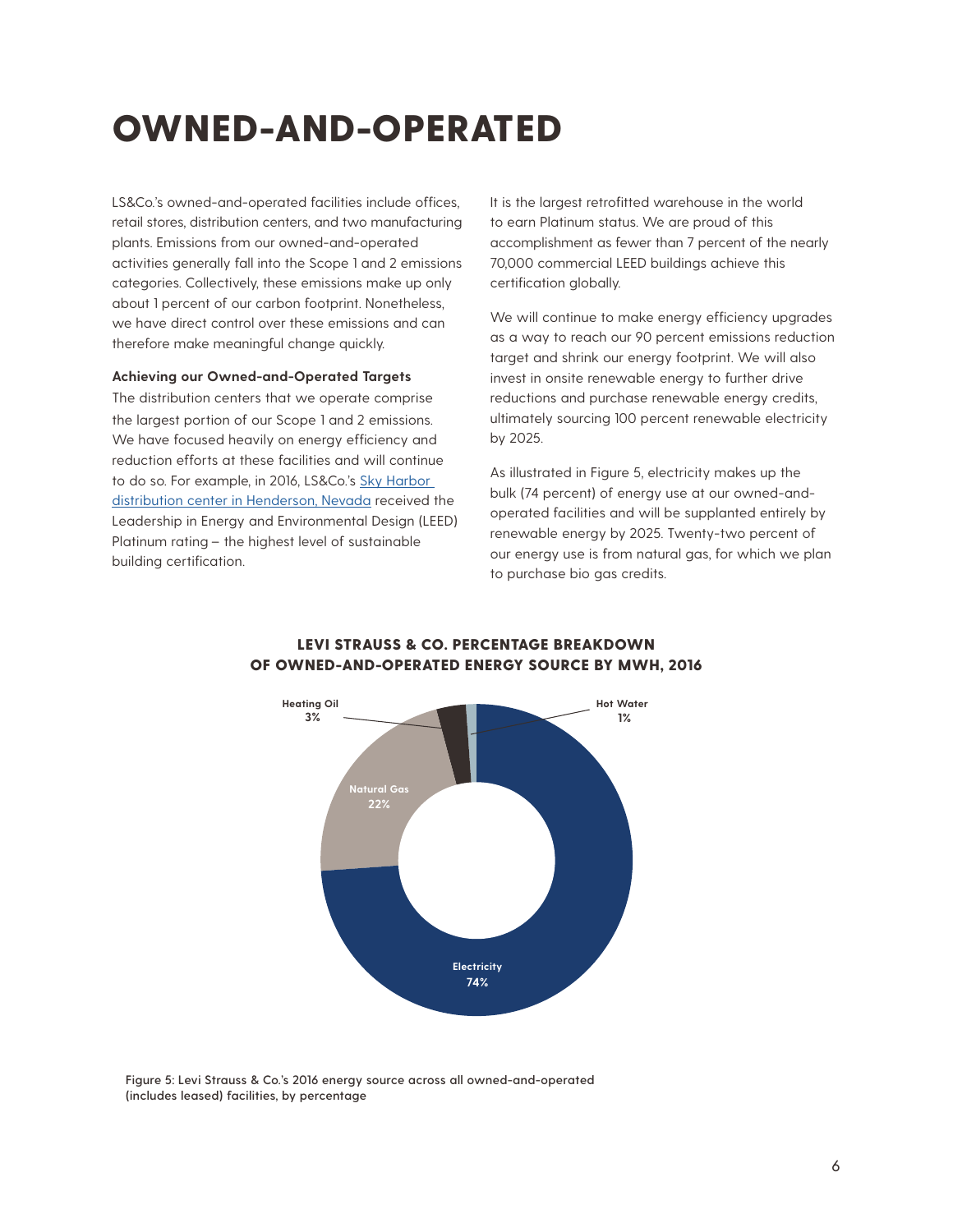### **SUPPLY CHAIN**

The majority  $-63$  percent  $-$  of emissions across our entire value chain (from cotton cultivation through consumer use and disposal) occur in the supply chain. Like most apparel companies, LS&Co. does not own most factories in its supply chain, and suppliers typically produce for multiple brands at the same time (i.e., we are not exclusive customers). This makes reducing emissions in our supply chain difficult, and very few companies have set ambitious carbon reduction targets covering their entire supply chain. At Levi Strauss & Co., however, we have never shied away from a challenge. We have committed to reducing our **supply chain GHG emissions5 40 percent by 2025.** 

[Cleaner Textiles \(PaCT\).](http://www.textilepact.net/) This innovative public-private partnership provides access to advisory services as well as low-cost financing to suppliers who wish to invest in improving their energy and water footprint, but need technical support and/or the upfront capital to do so.

In 2016, we initiated the program as a pilot in six of our suppliers' manufacturing sites in Bangladesh, India, Sri Lanka, and Vietnam. In one year, participating suppliers reduced their GHG emissions by an average of nearly 20 percent. In addition to reducing their carbon footprint, these initiatives helped participating suppliers save more than \$1 million in operating costs.

We believe that an ambitious target such as ours will not only reduce our footprint and that of our suppliers, but also serve to catalyze action within our industry and across other industries with global manufacturing footprints.



#### **Achieving our Supply Chain Target**

Over the last several years, we have piloted innovative programs aimed at reducing our environmental impact in the supply chain and have been encouraged by the results. For example, starting in 2011, we partnered with the Natural Resources Defense Council (NRDC) on the [Clean by Design Program](https://www.nrdc.org/stories/fixing-fashion-industry), an initiative to reduce the environmental impact of textile mills in China. To date, 12 textile mills in China that supply fabric to LS&Co. have participated in this program, resulting in significant energy savings.

To achieve our supply chain carbon reduction target, we see great promise in our collaboration with the International Finance Corporation (IFC), the financing arm of the World Bank, on the [Partnership for](http://www.textilepact.net/) 

Given these promising results, we are now working with the IFC to scale the PaCT program globally to include more suppliers. Notably, we will expand the program beyond garment assembly (cut-andsew manufacturers, our Tier 1 suppliers) to fabric production (fabric mills, our Tier 2 suppliers), which is a more carbon-intensive industry and the singlelargest contributor to LS&Co.'s cradle-to-gate carbon footprint.

Energy efficiency is a major focus of the PaCT program given the opportunities for suppliers to lower operating costs; as a result, it is key to meeting the 2025 target for our supply chain carbon footprint reduction. At the same time, we know there is a need

5 In accordance with the GHG Protocol, and as approved by the Science Based Targets Initiative, the emissions category for our entire supply chain is: Scope 3 Category 1 (purchased goods and services).

6 Pesticide Action Network UK, ["Is Cotton Conquering its Chemical Addiction?: A Review of Pestiide Use in Global Cotton Production",](http://issuu.com/pan-uk/docs/cottons_chemical_addiction_-_final_?e=28041656/54138689) June 2018.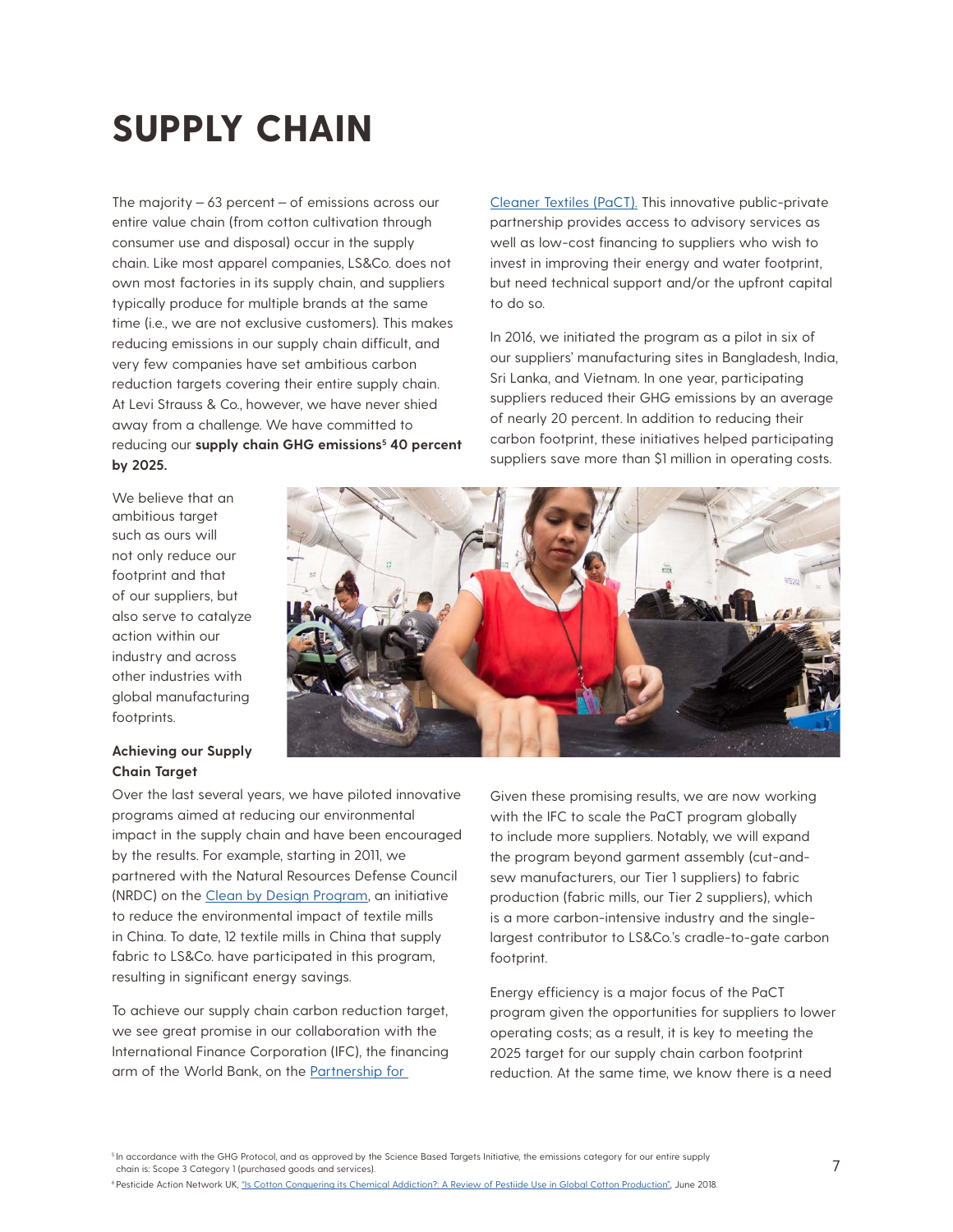### **SUPPLY CHAIN (Continued)**

to support renewable energy across the supply chain and drive the clean energy economy in developing energy markets. As part of our program, LS&Co. will partner with its suppliers to cover the costs of a renewable energy assessment. For suppliers for whom onsite renewable investment is feasible, LS&Co. will collaborate with the IFC on a financing model. As a starting point, we will leverage the [IFC Global Trade](https://www.ifc.org/wps/wcm/connect/industry_ext_content/ifc_external_corporate_site/financial+institutions/priorities/global+trade/gtsf2)  [Supplier Finance](https://www.ifc.org/wps/wcm/connect/industry_ext_content/ifc_external_corporate_site/financial+institutions/priorities/global+trade/gtsf2) program, in which LS&Co. has been involved since 2014. This program enables suppliers to access competitively-priced financing based on criteria such as strong performance on our Terms of Engagement (LS&Co.'s supplier code of conduct). It provides access to capital for sustainability investments, which the supplier may otherwise not have been able to finance.

#### **Better Cotton**

While cotton production contributes to climate change, like other agricultural commodities, it is also at risk from the effects of climate change. There are approximately 100 million cotton farmers facing arable land constraints and water scarcity as climate change takes place.<sup>6</sup>

All of this creates business risk and uncertainty around cotton availability, quality, and pricing.

Most of our supply chain emissions reduction will be driven by scaling the IFC PaCT program across our Tier 1 and Tier 2 suppliers. However, we will continue to increase our procurement of more sustainable cotton as a way to reduce our climate change impact as well as increase farmers' climate resilience.

The [Better Cotton Initiative](https://bettercotton.org/) promotes the use of cotton farmed to higher environmental, social, and economic standards. Each year, we have increased the percentage of Better Cotton we source. Ultimately, our goal is to source 100 percent more sustainable cotton by 2020, including 95 percent Better Cotton, plus a mix of organic and recycled cotton. We are working with the Better Cotton Initiative to develop metrics for quantifying and reporting the program's positive impact in the areas of water efficiency, pesticides and synthetic fertilizer use, farmer profitability, and carbon impact.

### **POLICY AND ADVOCACY**

Through our partnership with the sustainability nonprofit Ceres, LS&Co. was a founding member of the advocacy coalition [Business for Innovative Climate](https://www.ceres.org/networks/ceres-policy-network)  [and Energy Policy \(BICEP\)](https://www.ceres.org/networks/ceres-policy-network). BICEP is a cross-industry organization focused on making the business case to policymakers for advancing clean energy and addressing climate change. Since BICEP's inception in 2008, we have been able to speak with a united voice on climate concerns.

In 2015, we were among one of the first business voices to express support for the Paris Climate Agreement. During those negotiations, our CEO [Chip Bergh](https://www.ceres.org/sites/default/files/Fact Sheets or misc files/Company Network Materials/Ceres_CEOstatement_politico_120115 (1).compressed.pdf) joined the heads of several global apparel companies in asking world leaders to sign a strong global climate deal. In 2017, the United States government announced its intent to withdraw

from the Paris Climate Agreement. We stood with thousands of businesses, states, and mayors in joining the [We Are Still In](https://www.wearestillin.com/we-are-still-declaration) movement, reaffirming our continued support for climate action to meet the targets under the Paris Agreement.

LS&Co. is committed to reducing GHG emissions from our own operations and within our global supply chain, and we have set these targets in accordance with the Paris Climate Agreement. At the same time, we recognize that government leadership is essential for widespread action to address climate change and create the enabling environment for the efforts by our company and others. Thus, we will continue our advocacy to advance policies that support federal and global climate action.